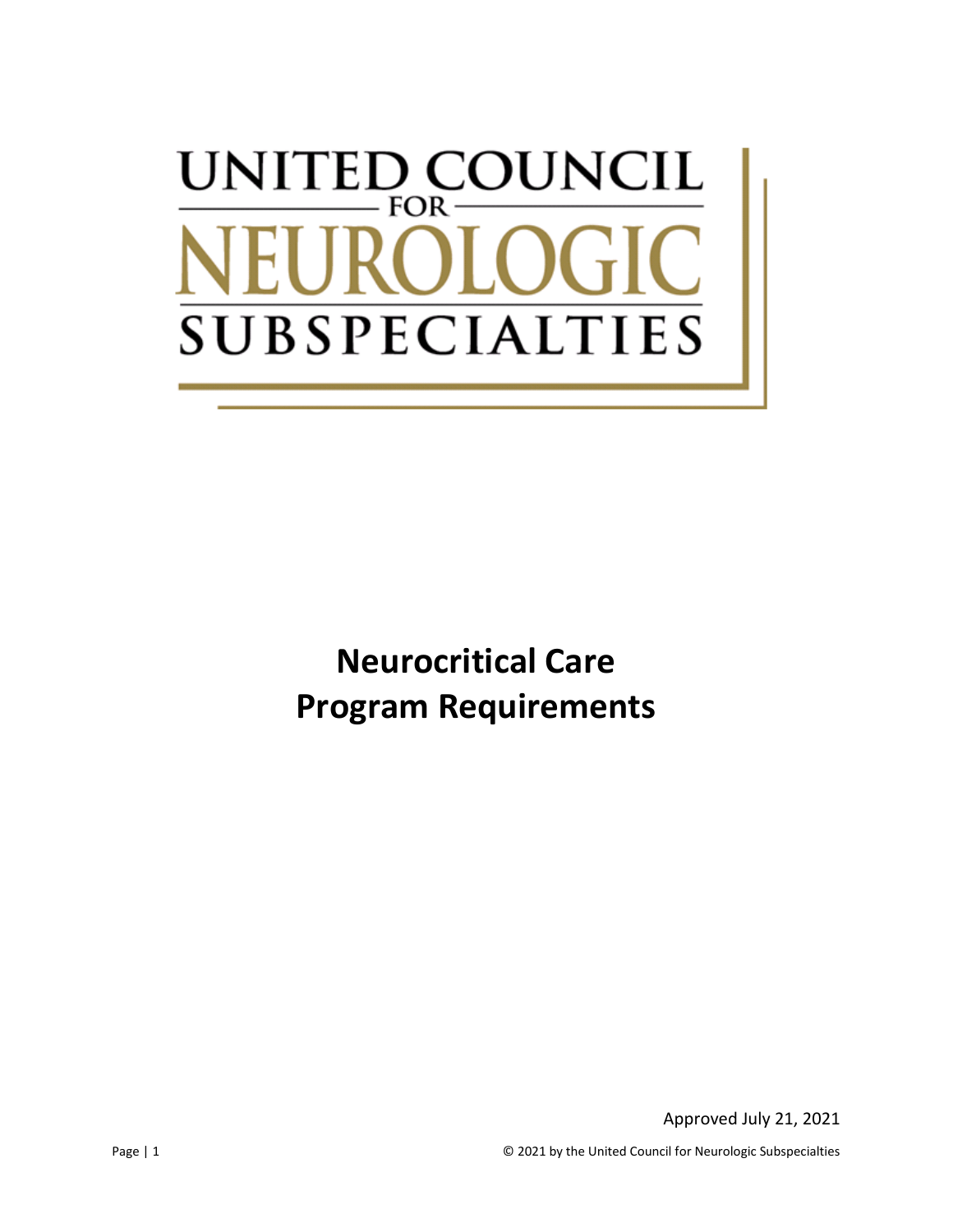#### **Neurocritical Care Program Requirements**

The common program requirements are standards required of accredited programs in all UCNS subspecialties. They are shown in **bold** typeface below. Requirements in regular typeface are defined by each subspecialty.

#### **I. Introduction**

A. The medical subspecialty of Neurocritical Care is devoted to the comprehensive multisystem care of the critically ill neurological patient. Like other intensivists, the neurointensivist assumes the primary care role for his or her patients in the ICU, coordinating both the neurological and medical management of the patient. Hence, the *Neurocritical Care Core Curriculum* is evenly split between neurological and medical diseases and conditions, and fellowship training should include rotations through nonneurological ICUs. Most uniquely, Neurocritical Care is concerned with the interface between the central and peripheral nervous system and other organ systems in the setting of critical illness.

The neurointensivist defragments and harmonizes the care of his or her patients by taking responsibility for various elements of ICU care that might otherwise be provided by multiple subspecialists (i.e., cardiology, endocrinology, infectious diseases, pulmonary medicine, and neurology). Expertise in Neurocritical Care involves procedural skills and proficiency with standard forms of ICU monitoring (i.e., cardiovascular hemodynamic monitoring and mechanical ventilation) as well as specialized forms of neurological monitoring (i.e., ICP and continuous EEG monitoring) and interventions (i.e., hypertensive hypervolemic therapy, therapeutic hypothermia). The neurointensivist works closely with neurosurgeons, neuroradiologists, neurologists, emergency medicine, and other medical and surgical subspecialists, as well as with nurses and other care providers in an environment that fosters multi-disciplinary collaboration. The ultimate goal of clinical care is to resuscitate and support the acutely ill neurological patient, provide appropriate therapies to treat the primary injury, minimize secondary neurological injury and medical complications, and expedite and facilitate the patient's transition to a recovery environment.

The training program must exist in the context of a team of critical care physicians who provide comprehensive and around-the-clock ICU coverage to a specified population of critically ill neurological patients. This may occur in a dedicated neurocritical care unit, or in the setting of a larger medical-surgical ICU.

### **B. Purpose of the Training Program**

- **1. The purpose of the training program is to prepare the physician for independent practice in** Neurocritical Care. **This training must be based on supervised clinical work with increasing patient care responsibilities and transition to independent practice over the course of the training program.**
- **2. The program must require its fellows to obtain competencies in the six core competency areas defined by the Accreditation Council for Graduate Medical Education (ACGME). It is the responsibility of the program to provide precise definitions of specific knowledge, skills, and behaviors, as well as educational opportunities in which the fellow must demonstrate competence in those areas.**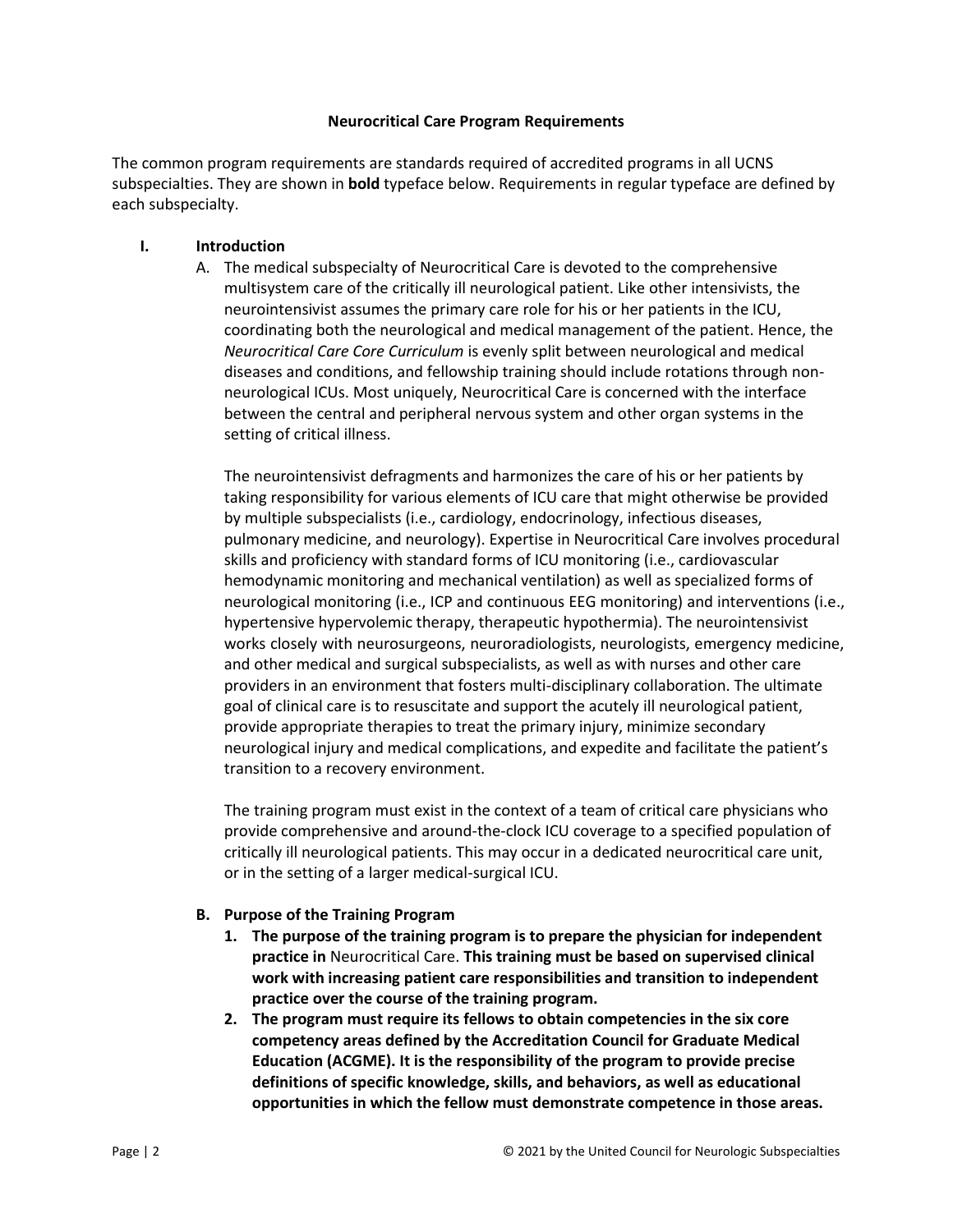## **The program's curricular goals and objectives must correlate to the appropriate ACGME Core Competencies and global learning objectives.**

C. The purpose of the training program is to prepare the physician for the independent practice of Neurocritical Care. This training must be based on supervised clinical work, with increasing patient care responsibility and transition to independent practice over the course of the training program. It must have a foundation of organized instruction in basic elements of both neurological and medical aspects of critical care.

### **II. Institutional Support**

**There are three types of institutions that may comprise a program: 1) the sponsoring institution, which assumes ultimate responsibility for the program and is required of all programs, 2) the primary institution, which is the primary clinical training site and may or may not be the sponsoring institution, and 3) the participating institution, which provides required experience that cannot be obtained at the primary or sponsoring institutions.**

# **A. Sponsoring Institution**

- **1. The sponsoring institution must be accredited by the ACGME or Canadian Excellence in Residency Accreditation (CanERA), formerly the Royal College of Physicians and Surgeons of Canada (RCPSC) and meet the current ACGME Institutional Requirements or CanERA General Standards of Accreditation for Institutions with Residency Programs. This responsibility extends to fellow assignments at all primary and participating institutions. The sponsoring institution must be appropriately organized for the conduct of graduate medical education (GME) in a scholarly environment and must be committed to excellence in both medical education and patient care.**
- **2. A letter demonstrating the sponsoring institution's responsibility for the program must be submitted. The letter must:**
	- **a) confirm sponsorship and oversight of the training program's GME activities,**
	- **b) state the sponsoring institution's commitment to training and education, which includes the resources provided by the sponsoring institution, the primary institution, and/or the departments that support the program director's fulfillment of his or her duties as described in these program requirements, and**
	- **c) be signed by the designated institution official of the institution as defined by ACGME or postgraduate dean as defined by CanERA.**
- **3. Institutional support and oversight are further demonstrated by the required designated institution official/postgraduate dean signature on all program accreditation and reaccreditation applications and annual report submissions.**
- **B. Primary Institution**
	- **1. Assignments at the primary institution must be of sufficient duration to ensure a quality educational experience and must provide sufficient opportunity for continuity of care. The primary institution must demonstrate the ability to promote the overall program goals and support educational and peer activities.**
	- **2. A letter from the appropriate department chair(s) at the primary institution must be submitted. The letter must:**
		- **a) confirm the relationship of the primary institution to the program,**
		- **b) state the primary institution's commitment to training and education, and**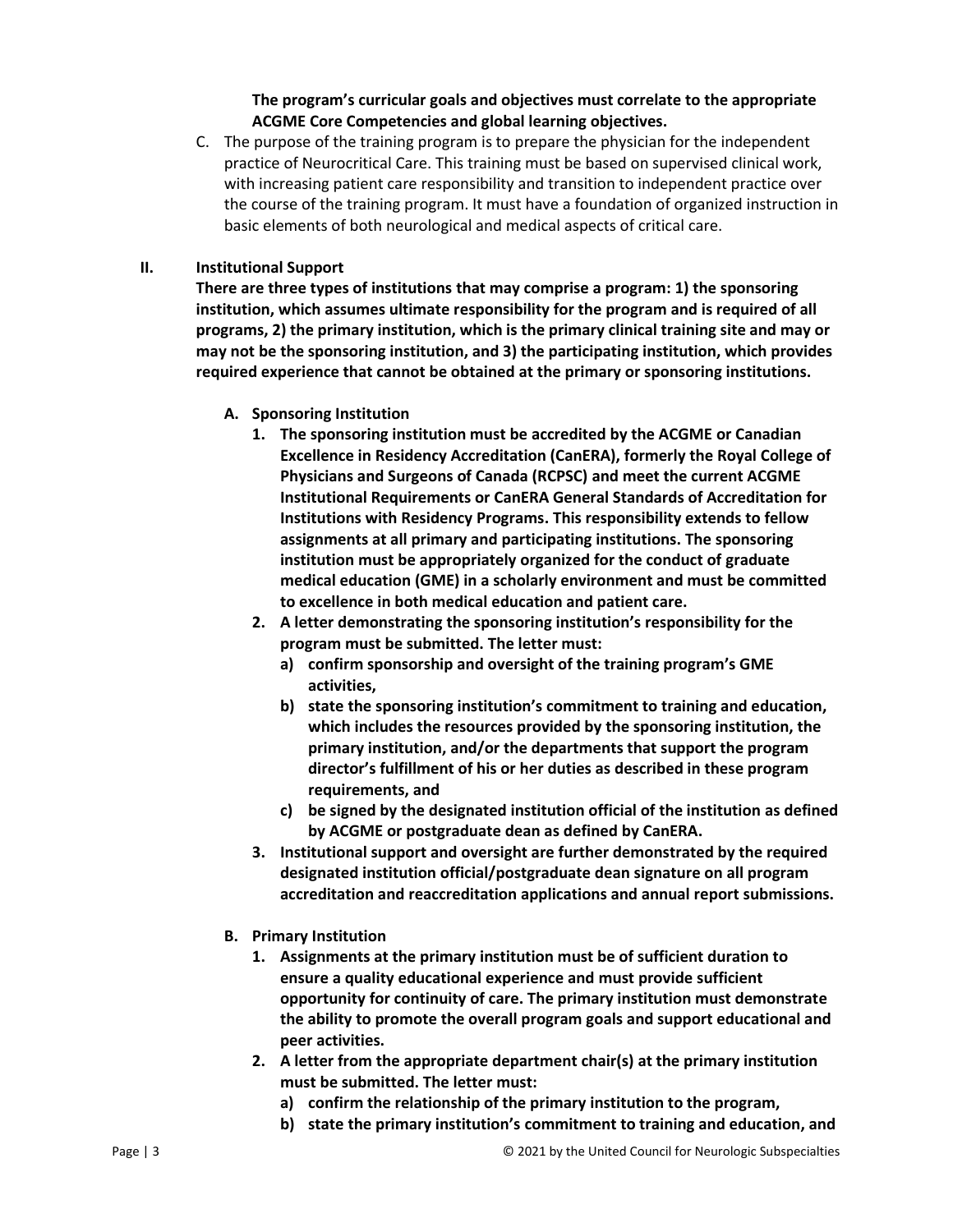- **c) list specific activities that will be undertaken, supported, and supervised at the primary institution.**
- **C. Participating Institutions**
	- **1. Assignments to participating institutions must be based on a clear educational rationale, must have clearly stated learning objectives and activities, and should provide resources not otherwise available to the program. When multiple participating institutions are used, there should be assurance of the continuity of the educational experience.** Each participating institution should have a local site director who is responsible for the supervision of the educational program at the participating institution. This individual reports to the program director and must meet the requirements of a core faculty member.
	- **2. Assignments at participating institutions must be of sufficient duration to ensure a quality educational experience and should provide sufficient opportunity for continuity of care. All participating institutions must demonstrate the ability to promote the overall program goals and support educational and peer activities.**
	- **3. If a participating institution is used, a participating institution letter must be submitted. The letter must:**
		- **a) confirm the relationship of the participating institution to the program,**
		- **b) state the participating institution's commitment to training and education,**
		- **c) list specific activities that will be undertaken, supported, and supervised at the participating institution, and**
		- **d) be signed by the appropriate official, e.g., department chair or medical director, of the participating institution.**
- **III. Facilities and Resources**
	- **A. Each program must demonstrate that it possesses the facilities and resources necessary to support a quality educational experience.**
		- **1. Additional professional, technical, and administrative personnel must be provided to adequately support the fellowship training program in attaining its educational and administrative goals.**
		- 2. **In programs not situated in a department of neurology, evidence must be provided that demonstrates fellows have access to neurological services** for the care of patients in Neurocritical Care**.** There must be an adequate number and variety of patients to expose fellows to the broad spectrum of diseases that occur in critically ill neurological patients. Fellows must gain direct exposure to the most common neurological conditions listed in Sections I. and II. of the *Neurocritical Care Core Curriculum*.
		- 3. There must be adequate space and equipment for the educational program, including meeting rooms, classrooms with audiovisual and other educational aids, office space for staff and fellows, and access to pertinent reference materials. The ICU environment must contain the necessary diagnostic, therapeutic and imaging equipment for fellows to gain competence in all essential core procedural competencies listed in Section III. of the *Neurocritical Care Core Curriculum*.
		- 4. Programs must provide the professional, technical, and clerical personnel needed to support the administration and educational conduct of the program.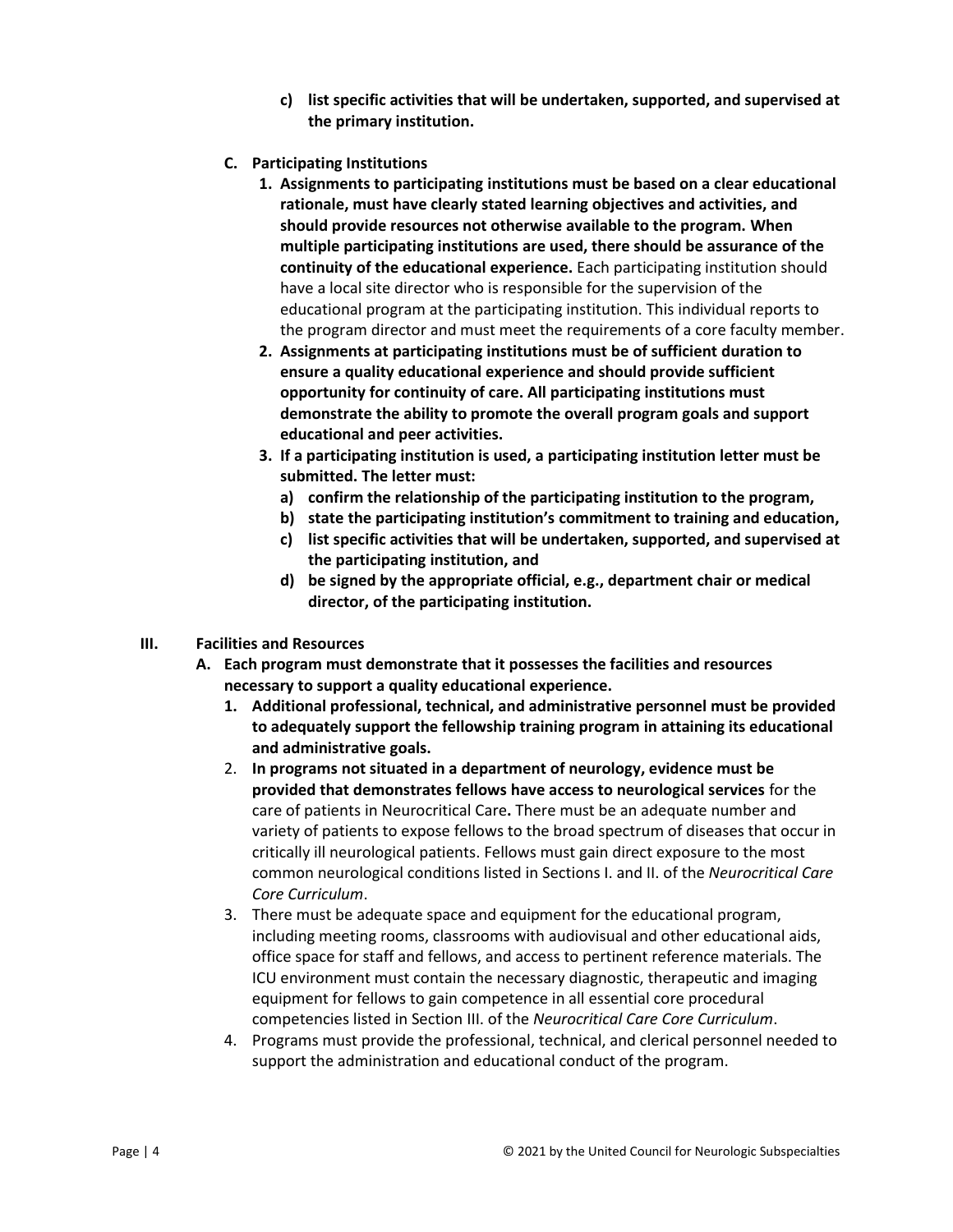### **IV. Faculty and Personnel**

**The faculty of accredited programs consists of: 1) the program director, 2) core faculty, and 3) other faculty. Core faculty are physicians who oversee clinical training in the subspecialty. The program director is considered a core faculty member when determining the fellow complement. Other faculty are physicians and other professionals determined by the Subspecialty to be necessary to deliver the program curriculum. The program director and faculty are responsible for the general administration of the program and for the establishment and maintenance of a stable educational environment. Adequate durations of appointments for the program director and core faculty members are essential for maintaining such an environment. The duration of appointment for the program director must provide for continuity of leadership.**

- **A. Program Director Qualifications**
	- **1. There must be a single program director responsible for the program. The person designated with this authority is accountable for the operation of the program and he or she should be a member of the faculty or medical staff of the primary institution.**
	- **2. The program director must:**
		- **a. possess requisite specialty expertise as well as documented educational and administrative abilities and experience in his or her field,**
		- **b. be certified by the American Board of Medical Specialties (ABMS), RCPSC,**  American Osteopathic Association (AOA), **or College of Family Physicians of Canada (CFPC) in** neurology, neurological surgery, anesthesiology, general internal medicine, general surgery, emergency medicine, pediatrics, or child neurology,
		- **c. possess a current, valid, unrestricted, and unqualified license to practice medicine in the state or province of the program,**
		- **d. be certified, and maintain certification, in** Neurocritical Care **by the UCNS,**
			- **i. New programs without a certified program director may apply for accreditation, as long as the application contains an attestation that the program director will become certified at the next available opportunity, which includes certification through the UCNS faculty diplomate pathway. The attestation must contain a statement that the program understands that should the program director fail to achieve certification, the program must immediately submit a program change request appointing an appropriately qualified program director.**
		- e. submit evidence of a minimum of 50% of clinical effort in caring for Neurocritical Care patients,
		- f. have the interest, authority, and time required to fulfill the teaching and administrative responsibilities to develop, implement, and achieve the educational goals of the training program. Examples should be submitted documenting the program director's prior experience teaching, lecturing, or writing on topics related to Neurocritical Care, as well as activities related to the organization and management of an ICU clinical and teaching program,
		- g. maintain continuing education in both Neurocritical Care and in critical care medicine, and
		- h. demonstrate a commitment to the principles and practices of educational theory and methodologies.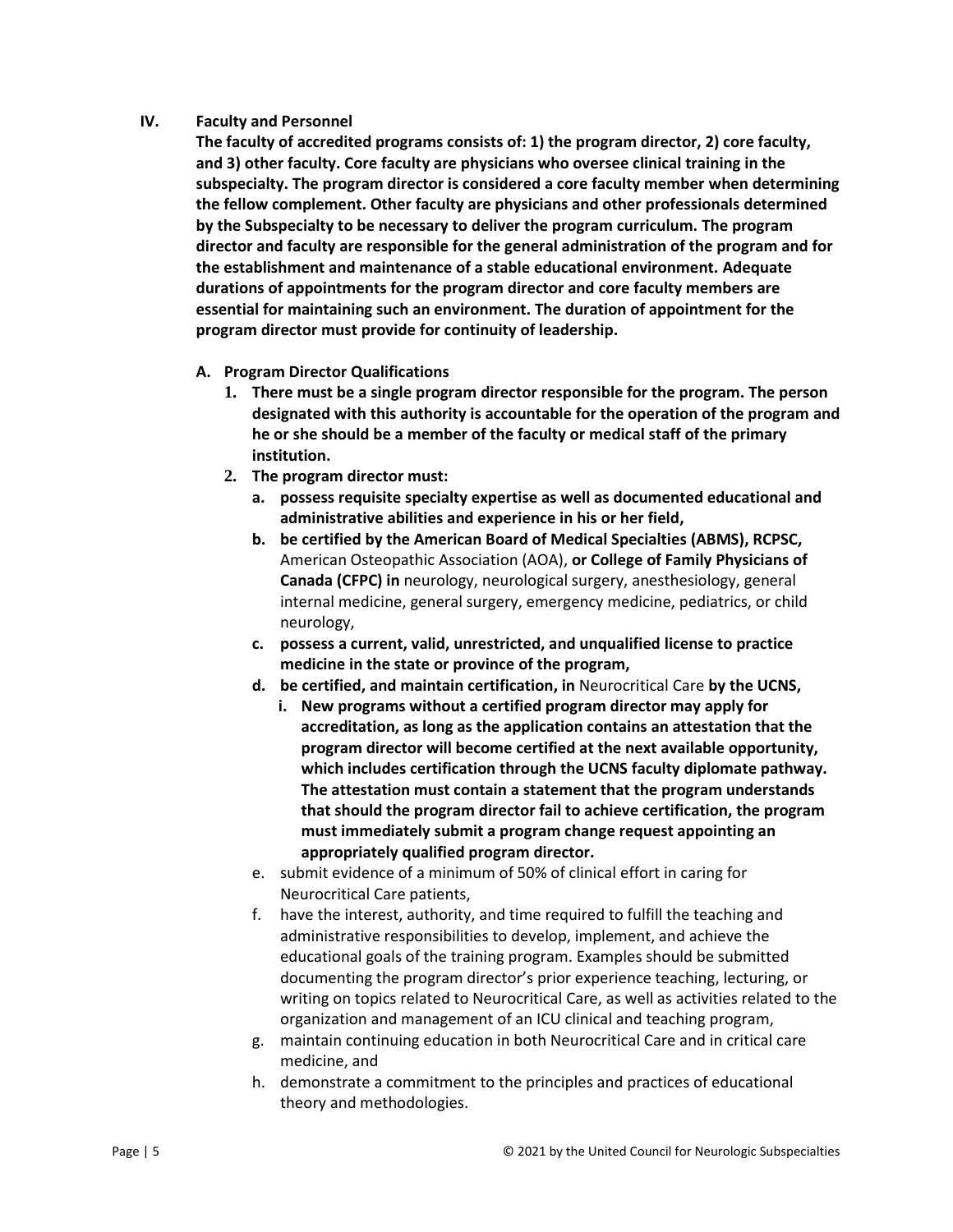- **B. Program Director Responsibilities**
	- **1. The program director must:**
		- **a. oversee and organize the activities of the educational program in all institutions participating in the program including selecting and supervising the faculty and other program personnel at each institution, and monitoring appropriate fellow supervision and evaluation at all institutions used by the program,**
		- **b. prepare accurate statistical and narrative descriptions of the program as requested by the UCNS as well as update the program and fellow records annually,**
		- **c. ensure the implementation of fair policies and procedures, as established by the sponsoring institution, to address fellow grievances and due process in compliance with the ACGME's or CanERA's institutional requirements,**
		- **d. monitor fellow stress, including mental or emotional conditions inhibiting performance or learning, and drug- or alcohol-related dysfunction, and**
		- **e. obtain prior approval of the UCNS for changes in the program that may significantly alter the educational experience of the fellows. Upon review of a proposal for a program change, the UCNS may determine that additional oversight or a site visit is necessary. Examples of changes that must be reported include:**
			- **1) change in the program director,**
			- **2) the addition or deletion of sponsoring, primary, or participating institution(s),**
			- **3) change in the number of approved fellows, and**
			- **4) change in the format of the educational program.**
	- 2. The program director is also responsible for selecting fellows in accordance with institutional and departmental policies and procedures.
	- 3. The program director must function as one of the primary providers of Neurocritical Care to a clearly defined population of ICU patients.
- **C. Core Faculty Qualifications**
	- **1. Each core faculty member must:** 
		- **a. possess requisite specialty expertise as well as documented educational and administrative abilities and experience in his or her field,**
		- **b. be currently certified in by the ABMS, RCPSC,** AOA, **or CFPC in** neurology, neurological surgery, anesthesiology, internal medicine, general surgery, emergency medicine, pediatrics, or child neurology,
		- **c. possess a current, valid, unrestricted, and unqualified license to practice medicine in the state or province of the program,**
		- **d. be appointed in good standing to the faculty of an institution participating in the program, and**
		- e. possess either:
			- 1) Neurocritical Care Certification, 1
			- 2) ABMS critical care subspecialty certification (critical care medicine, anesthesia critical care, etc.), or

<sup>&</sup>lt;sup>1</sup> NCC certification of core faculty members with regard to the fellow complement will be imposed upon programs seeking reaccreditation. Programs applying for initial accreditation will not be required to demonstrate certification of its core faculty members until the program is undergoes review for reaccreditation.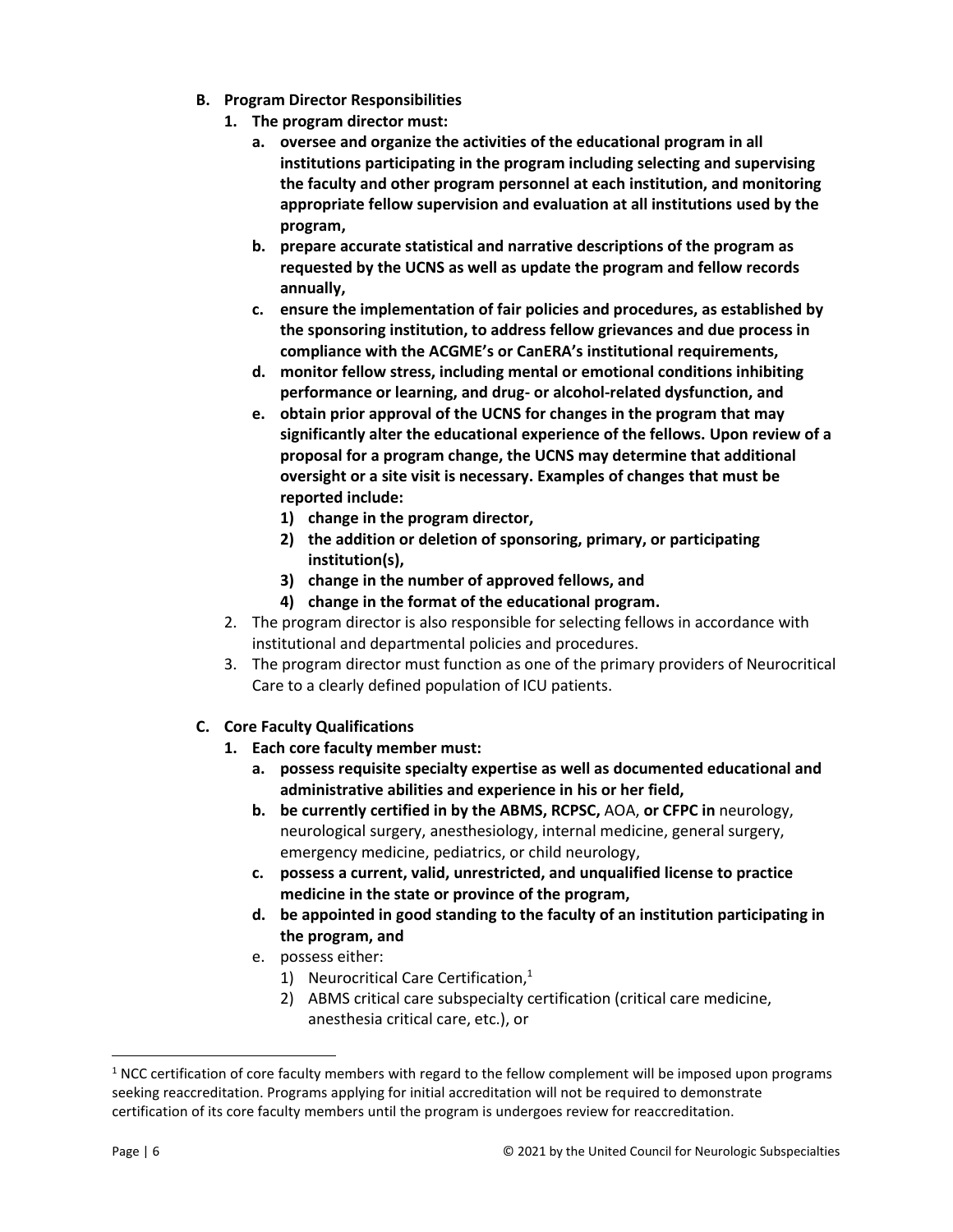- 3) ABMS neurosurgery board certification.
- **2. The core faculty must include at least one neurologist. The neurologist may also be the program director.**
- **D. Core Faculty Responsibilities**
	- **1. There must be a sufficient number of core faculty members with documented qualifications at each institution participating in the program to instruct and adequately supervise all fellows in the program.**
	- **2. Core faculty members must:**
		- **a. devote sufficient time to the educational program to fulfill their supervisory and teaching responsibilities,**
		- **b. evaluate the fellows they supervise in a timely manner, and**
		- **c. demonstrate a strong interest in the education of fellows, demonstrate competence in both clinical care and teaching abilities, support the goals and objectives of the educational program, and demonstrate commitment to their own continuing medical education by participating in scholarly activities.**
- E. Other Faculty

Neurocritical Care training programs should take advantage of an institution's multidisciplinary faculty. In the course of their clinical activities, fellows should be routinely exposed to specialists in neurosurgery, interventional and diagnostic neuroradiology, emergency medicine, pulmonary, medical, or surgical critical care, anesthesiology, and various medical subspecialties in the course of caring for their patients. A collaborative multi-disciplinary approach to patient care should be emphasized. These clinicians may also provide instruction regarding specific procedural skills (i.e., endotracheal intubation, ventricular drain placement), under the overall supervision of the fellowship director.

### **V. Fellow Appointment**

### **A. Duration of Training**

- **1. Fellowship programs must be no less than** 24 months of clearly identifiable training, unless as noted below**, the entirety of which must be spent in patient-oriented**  Neurocritical Care **education. At least 80% of the fellow's time must be spent in supervised training activities in the practice of** Neurocritical Care**, including didactic and clinical education specific to the subspecialty, electives, and scholarly activities.** 
	- a. The duration of Neurocritical Care training for fellows from the specialties of neurology, general internal medicine, general surgery, emergency medicine, pediatric critical care, or child neurology must be at least 24 months in duration.
	- b. For fellows who have completed post-graduate fellowship training in anesthesia critical care, surgical critical care, or internal medicine critical care that requires at least six months of critical care training, a Neurocritical Care fellowship program will be no less than 12 months in duration.
	- c. For fellows who have completed post-graduate training in neurosurgery, or a minimum of four years of post-graduate clinical training in neurosurgery, a Neurocritical Care fellowship program will be no less than 12 months in duration. Neurosurgery residents who are enrolled in a UCNS fellowship must complete the training in 12 consecutive months. During this time, all clinical activities, including call, must occur within the UCNS Neurocritical Care fellowship.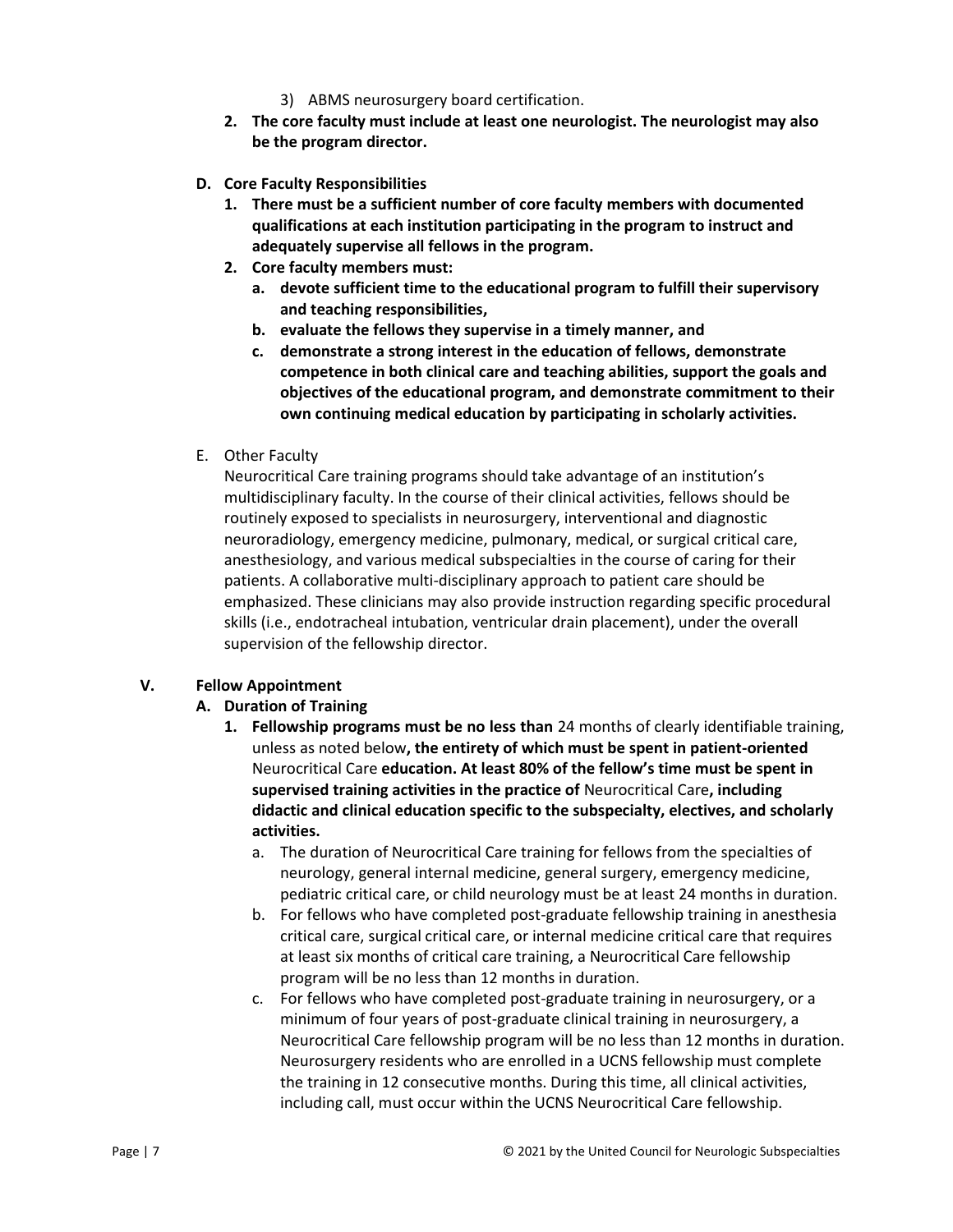- **2. Flexible Fellowships**
	- **a. Programs may offer flexible fellowships for a variety of reasons, including, but not limited to: combined clinical/research fellowships or to allow fellows opportunities for work/life balance. Programs that combine clinical and research training (clinician-scientist fellowship program) may be up to 36 months in duration for a one-year program and 48 months for a two-year program. At least** 24 **full months** (unless noted above) **of this extendedprogram period must be spent in patient-oriented** Neurocritical Care **clinical, educational, and scholarly activity, the distribution of which across this extended period is at the program's discretion.**
- **B. Fellow Eligibility**
	- **1. The fellow must possess a current valid and unrestricted license to practice medicine in the United States or its territories or Canada.**
	- **2. The fellow must be a graduate of a residency program in neurology,** neurological surgery, internal medicine, anesthesiology, surgery, child neurology, or emergency medicine that is **accredited by the ACGME, or RCPSC or CanERA**, or have completed a minimum of four years of post-graduate clinical training in neurosurgery and be currently enrolled in an ACGME- or CanERA-accredited neurosurgery residency.
	- **3. The fellow must be board certified or eligible for certification by the ABMS, RCPSC,**  AOA, **or CFPC in** neurology, neurological surgery, anesthesiology, internal medicine, general surgery, emergency medicine, or child neurology. Neurosurgery residents enrolled in an ACGME- or RCPSC-accredited neurosurgery residency who have completed a minimum of four years of post-graduate clinical training in neurosurgery are also eligible.
	- **4.** Each fellow must achieve provider and/or instructor status in the following:
		- a. Advanced Cardiac Life Support (ACLS)
		- b. Certification in one or more of the following is desirable:
			- i. Advanced Trauma Life Support (ATLS)
			- ii. Pediatric Advanced Life Support (PALS)
			- iii. Fundamental Critical Care Support (FCCS)
- **C. Fellow Complement**

# **The fellow complement is the number of fellows allowed to be enrolled in the program at any given time, e.g., across all training programs.**

- 1. **There must be at least** one NCC-certified **core faculty member for every** two **fellows 2 .**
- 2. The faculty must function as a team of physicians providing full-time around-theclock coverage as the primary providers of critical care to a specified population of critically ill neurological patients. Although a minimum of two faculty members is desirable, a single program director may function as the sole faculty member, but only when he or she is part of a larger group of critical care specialists who provide comprehensive around-the-clock coverage in an ICU.

<sup>&</sup>lt;sup>2</sup> NCC certification of core faculty members with regard to the fellow complement will be imposed upon programs seeking reaccreditation. Programs applying for initial accreditation will not be required to demonstrate certification of its core faculty members until the program is undergoes review for reaccreditation.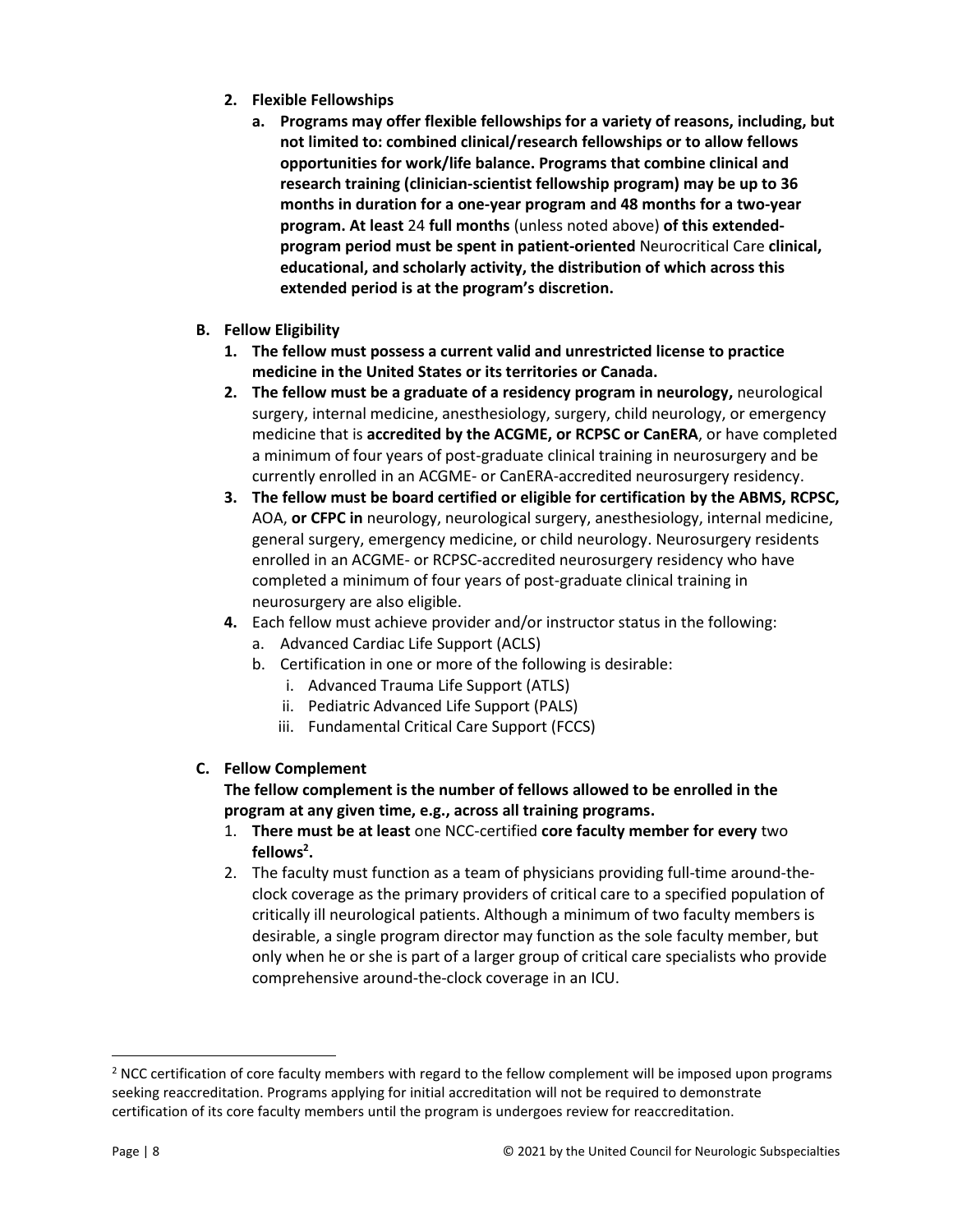At each participating institution there must be a sufficient number of faculty with documented qualifications to adequately instruct and supervise all fellows in the program. In no instances should there be more than one fellow per one faculty member. The program director may be counted as one of the faculty when determining the fellow complement.

## **D. Appointment of Fellows and Other Students**

**1. The appointment of fellows who do not meet the eligibility criteria above must not dilute or detract from the educational opportunities of regularly appointed**  Neurocritical Care **fellows. Programs must include these fellows in all reports submitted to UCNS to demonstrate compliance with the approved fellow complement. Fellows who are enrolled without meeting the eligibility criteria must be notified that they may not apply for UCNS certification examinations as graduates of an accredited program.**

### **VI. Educational Program**

- **A. Role of the Program Director and Faculty**
	- **1. The program director, with assistance of the faculty, is responsible for developing and implementing the academic and clinical program of fellow education by:**
		- **a. preparing a written statement to be distributed to fellows and faculty and reviewed with fellows prior to assignment, which outlines the educational goals and objectives of the program with respect to the knowledge, skills, and other attributes to be demonstrated by fellows for the entire fellowship and on each major assignment and each level of the program,**
		- **b. preparing and implementing a comprehensive, well-organized, and effective curriculum, both academic and clinical, which includes the presentation of core specialty knowledge supplemented by the addition of current information, and**
		- **c. providing fellows with direct experience in progressive responsibility for patient management.**
			- 1. Criteria must be established to evaluate and document procedural competencies, i.e., both basic and advanced critical care and neurological interventions. This should include, but is not limited to, how this training is conducted, the minimum number of directly observed procedures before the fellow can operate independently, and mentor sign-off procedures.
- **B. Competencies**
	- **1. A fellowship program must require that its fellows obtain competence in the ACGME Core Competencies to the level expected of a new practitioner in the subspecialty. Programs must define the specific and unique learning objectives in the area including the knowledge, skills, and behaviors required and provide educational experiences as needed in order for their fellows to demonstrate the core competencies.**
	- **2. The program must use the ACGME Core Competencies to develop competencybased goals and objectives for all educational experiences during the period of fellowship training in** Neurocritical Care**.**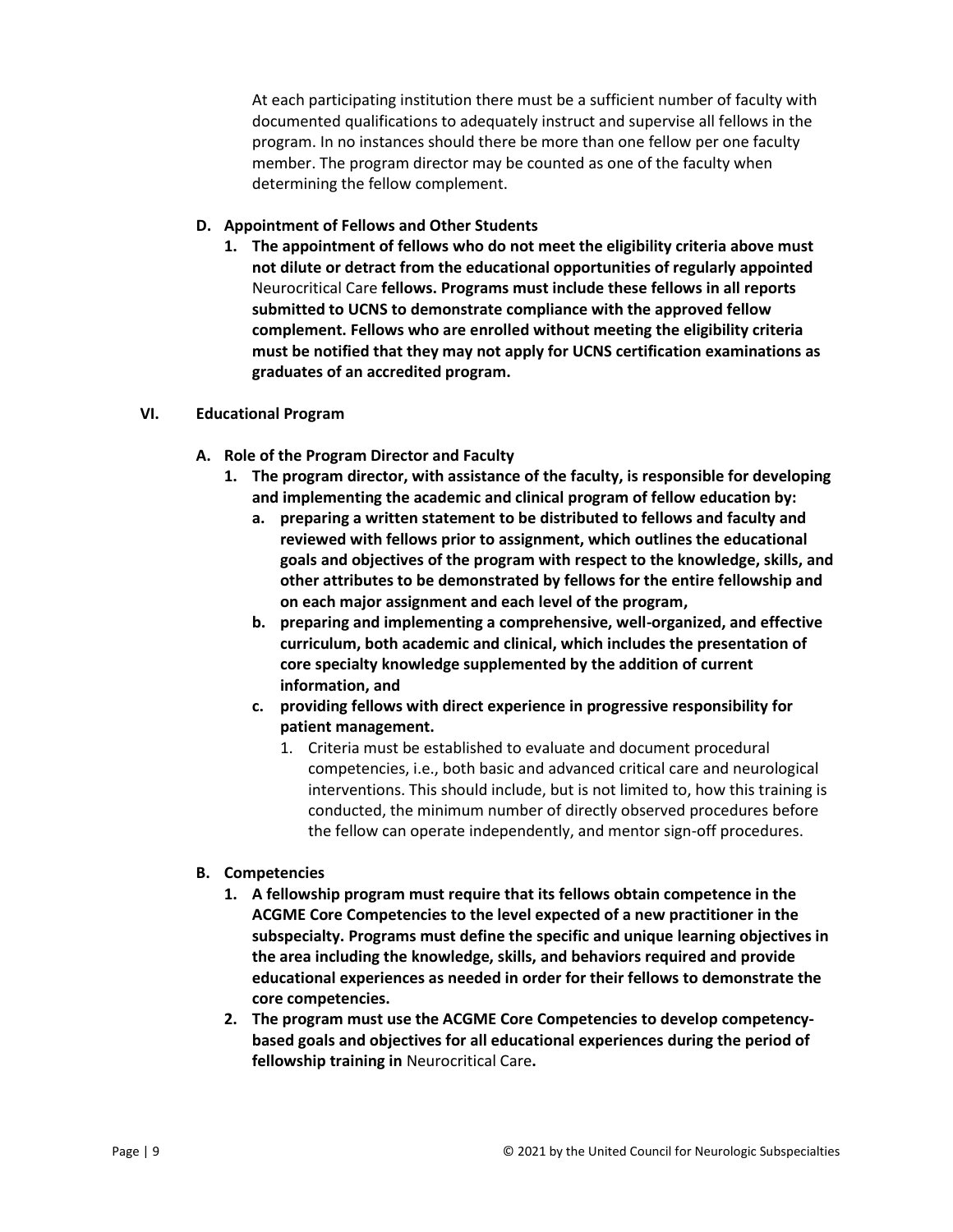#### **C. Didactic Components**

- **1. The program must include structured, fellow-specific educational experiences such as rounds, conferences, case presentations, lectures, and seminars that complement the clinical and self-directed educational opportunities. Together, various educational experiences must facilitate the fellow's mastery of the core content areas and foster the competencies as described above.**
- 2. Fellows must regularly attend seminars and conferences in neurology, neurosurgery, critical care, and neuroradiology. Additional didactic exposure may be desirable in neuropathology, neuromuscular disease, cerebrovascular disease, epilepsy and neurophysiology, pain management, and rehabilitation. A regularly scheduled research conference or seminar should be attended. Fellows must learn about major developments in both the basic and clinical sciences relating to critical care, neurology, neurosurgery, and neuroradiology. Fellows must attend periodic seminars, journal clubs, and lectures in basic science, didactic courses, and meetings of local and national scholarly societies relevant to Neurocritical Care. All core elements of the *Neurocritical Care Core Curriculum* must be addressed.

### **D. Clinical Components**

- **1. The fellow's clinical experience must be spent in supervised activities related to the care of patients with** general critical care, Neurocritical Care, neuromedical, or neurosurgical problems. **Clinical experiences may include all training relevant to**  Neurocritical Care, **including lectures and individual didactic experiences and journal clubs emphasizing clinical matters.**
- 2. For each 24-month programs identified in V.A.1., fellows must complete at least 12 months of "on-service" critical care experience in which the fellow participates in a team that has primary responsibility for patient management in the ICU. The majority (more than 50%) of this experience should take place in a setting in which the emphasis of care is primarily on neurological and neurosurgical patients, whether in a neuro-ICU, or as part of a team responsible for the care of neurological patients in the context of a medical-surgical ICU. Consultative experience alone does not provide the exposure necessary to train a neurointensivist. Part of the 12-month critical care experience may also be spent as a member of an ICU team in the setting of a medical, pulmonary, surgical/anesthesia, cardiac, pediatric, trauma, transplant, or other subspecialty ICU, or in the operating room (OR) under the guidance of an anesthesiologist. None of these non-neurological critical care rotations is considered mandatory, although participation in them will be encouraged to enhance the education of fellows outside of the neuro-ICU.
- 3. For each 12-month program identified in V.A.2., since these fellows have completed post-graduate training in specialties outside the neurosciences, the program will require no less than eight months of "on-service" critical care experience that primarily focuses on neurological and neurosurgical patients. The fellow will participate in a team that has primary responsibilities for patient management in the neuroscience ICU since consultative experience alone does not provide the exposure necessary to train a neurointensivist. The remaining rotations will focus on non-critical neuroscience such as inpatient or outpatient stroke service, clinical neurophysiology, diagnostic or interventional neuroradiology, and research.
- 4. For each 12-month program identified in V.A.3., since these fellows have post graduate training in neurosurgery, the program will require no less than 10 months of "on-service" critical care experience of which no less than 50% will focus on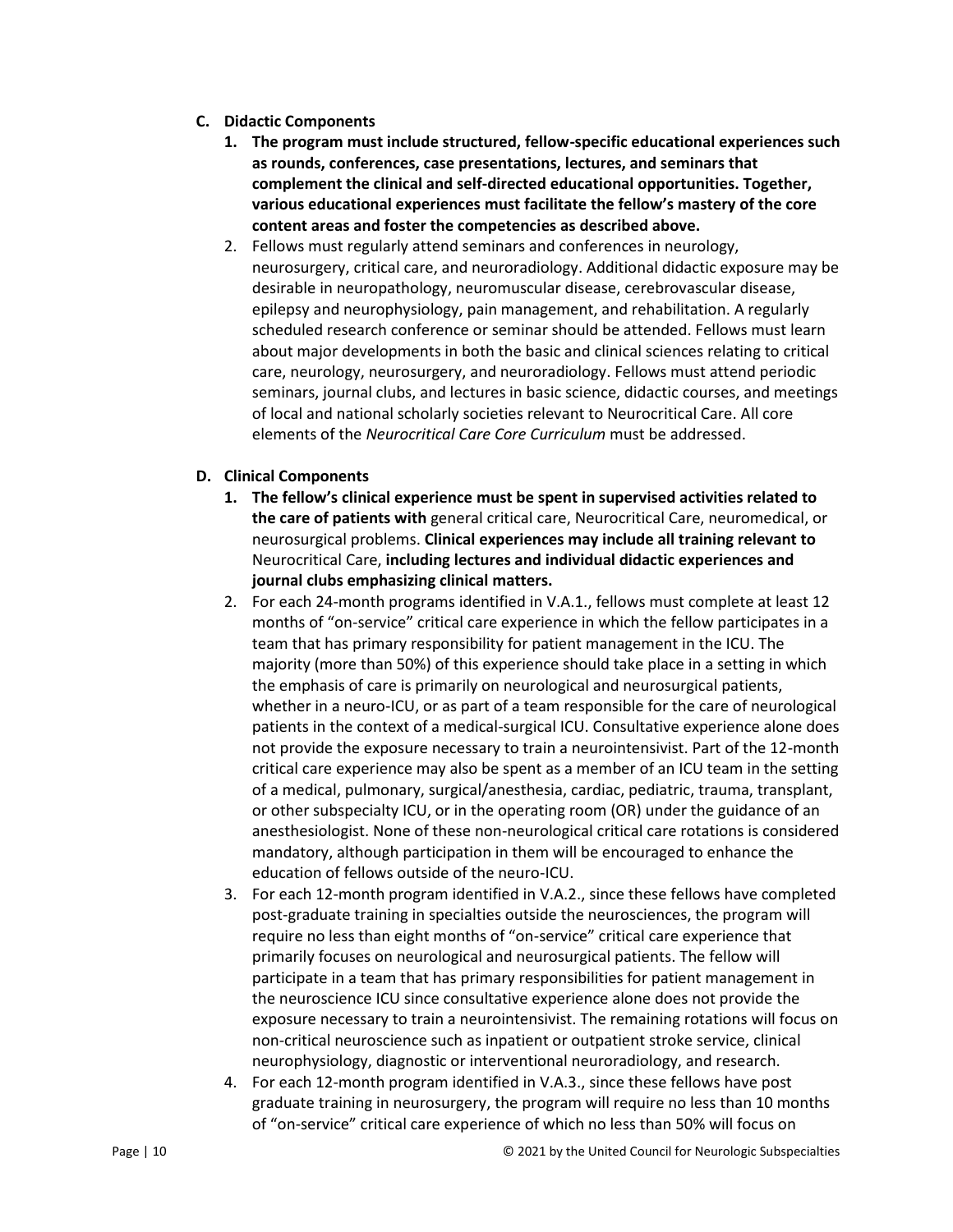critical care experience in general critical care, e.g., medical, pulmonary, cardiac, and pediatric critical care. During these 10 months of "on-service" critical care experience, the fellow participates in a team that has primary responsibility for the patient management in the ICU. Consultative experience alone does not provide the exposure necessary to train a neurointensivist. The remaining rotations will be focused on non-critical care such as clinical neurophysiology, subspecialty areas of internal medicine such as infectious disease, pulmonary medicine, or cardiology, or research.

- 5. In addition to each fellow's rotations in the Neurocritical Care setting, a number of elective rotations designed to provide a broad exposure to allied fields in critical care, neurology, medicine, and surgery should be made available to the fellow. These may require inter-institutional cooperation among medical centers to provide the fellow with a broad general critical care patient experience.
	- a. Fellows may spend time on any of the following non-neurological critical care rotations listed below, and time spent on these rotations may be applied to the minimum for "on-service" ICU time listed above. None of these rotations are considered mandatory.
		- i. Medical ICU
		- ii. Surgical/anesthesia ICU
		- iii. Cardiac or cardiothoracic ICU
		- iv. Trauma ICU
		- v. Neuroanesthesiology
		- vi. Post-anesthesia recovery room
		- vii. Pediatric ICU
		- viii. Transplant ICU
	- b. Additional elective non-critical care clinical rotations may also include the following, although this list should not be considered exhaustive.
		- i. Neurosurgery
		- ii. Interventional or diagnostic neuroradiology
		- iii. Neurovascular or stroke service
		- iv. Emergency department
		- v. Doppler lab
		- vi. Clinical neurophysiology
		- vii. Diagnostic neuroradiology
		- viii. Pathology
		- ix. Research
- 6. Patient care responsibilities may include inpatient, outpatient, and consultation experiences in addition to the minimum of ICU exposure.
- 7. The ICU fellow rotations must function in the context of a team of critical care physicians who provide comprehensive and around-the-clock ICU coverage to a specified population of critically ill neurological patients. This may occur in a dedicated Neurocritical Care unit, or in the setting of a larger medical-surgical ICU.
- 8. Patient care in the ICU must be conducted through faculty-supervised teaching rounds, in which practical elements of patient care are combined with discussions. These rounds must involve faculty, fellows, consulting physicians and other specialists, medical students, nurses, nurse practitioners, physician assistants, respiratory therapists, pharmacists, and other health care providers. Teaching is a required aspect of the fellow's education.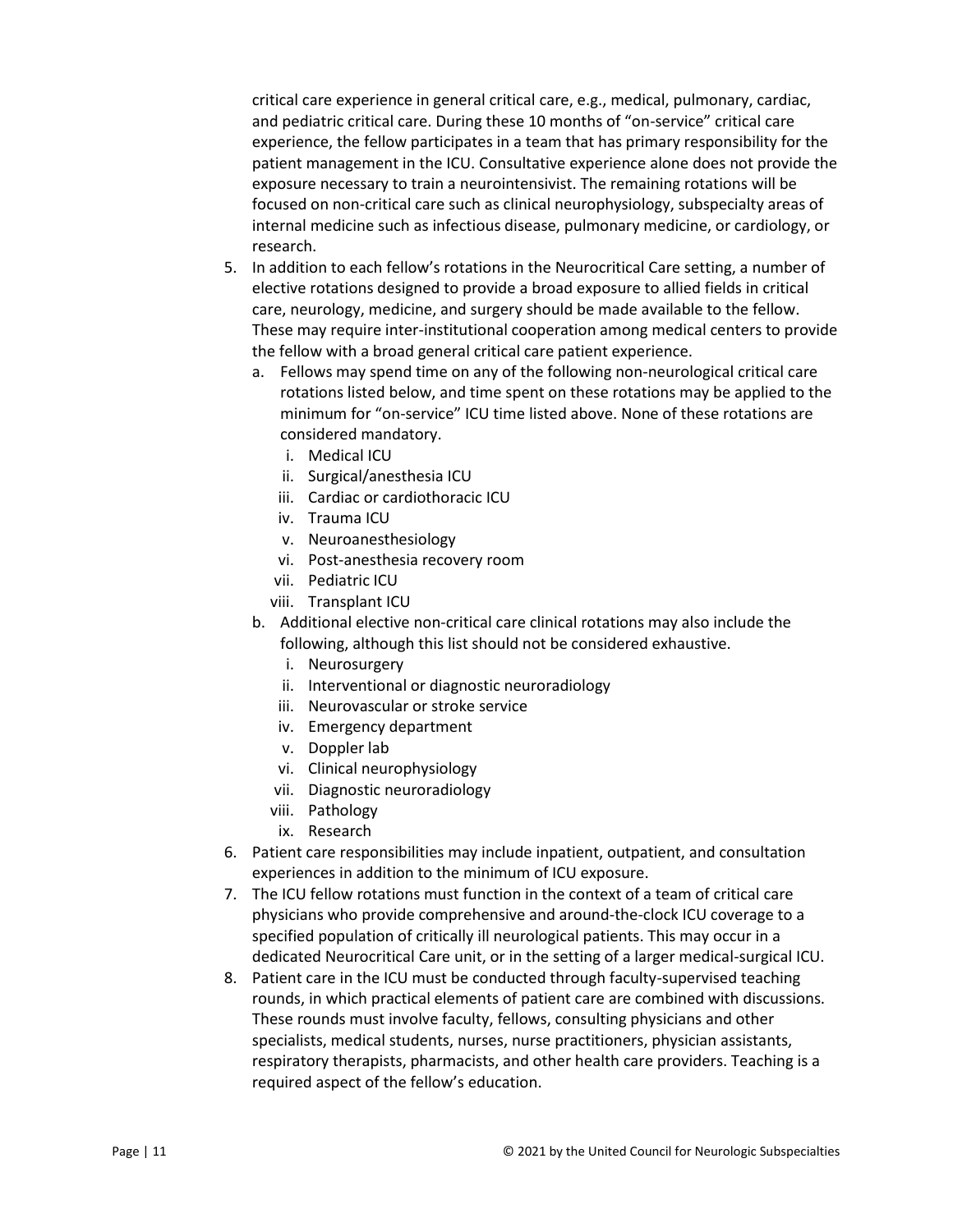- **E. Scholarly Activities**
	- **1. The responsibility for establishing and maintaining an environment of inquiry and scholarship rests with the faculty. Both faculty and fellows must participate actively in some form of scholarly activity. Scholarship is defined as activities unrelated to the specific care of patients, which includes scholarship pertaining to research, writing review papers, giving research-based lectures and participating in research-oriented journal clubs.**
	- **2. There must be adequate resources for scholarly activities for faculty and fellows.** The program must have available sufficient laboratory space, equipment, and computer resources to support scholarly activities. In addition, there must be appropriate staff and faculty support of scholarly activities in the form of faculty supervision, clinical and laboratory research support services, data analysis, and statistical consultation.
- **F. Fellow Supervision, Clinical Experience and Education, and Well-Being Providing fellows with a sound academic and clinical education must be carefully planned and balanced with concerns for patient safety and fellow well-being. Each program must ensure that the learning objectives of the program are not compromised by excessive reliance on fellows to fulfill service obligations. Didactic and clinical education defined by the program requirements must have priority in the allotment of a fellow's time and energy.**
	- **1. Fellow Supervision**
		- **a. All patient care required by the program requirements must be supervised by qualified faculty. The program director must ensure, direct, and document adequate supervision of fellows at all times. Fellows must be provided with rapid, reliable systems for communicating with supervising faculty.**
		- **b. Faculty schedules must be structured to provide fellows with continuous supervision and consultation.**
		- **c. Faculty and fellows must be educated about and meet ACGME or CanERA requirements concerning faculty and fellow well-being and fatigue mitigation.**
	- **2. Clinical Experience and Education and Well-Being**
		- **a. Clinical assignments must recognize that the faculty and fellows collectively have responsibility for the safety and welfare of patients. Fellow clinical experience and education supervision, and accountability, and clinical work hours, including time spent on-call, must comply with the current ACGME or CanERA institutional program requirements.**

### **VII. Evaluation**

- **A. Fellow Evaluation**
	- **1. Fellow evaluation by faculty must:**
		- **a. take place at least semi-annually to identify areas of weakness and strength, which must be communicated to the fellow,**
		- **b. use the subspecialty milestones to document fellow experience and performance, and**
		- **c. include the use of assessment results to achieve progressive improvements in the fellow's competence and performance in the ACGME Core Competencies and the subspecialty's core knowledge areas. Appropriate sources of evaluation include faculty, patients, peers, self, and other professional staff.**